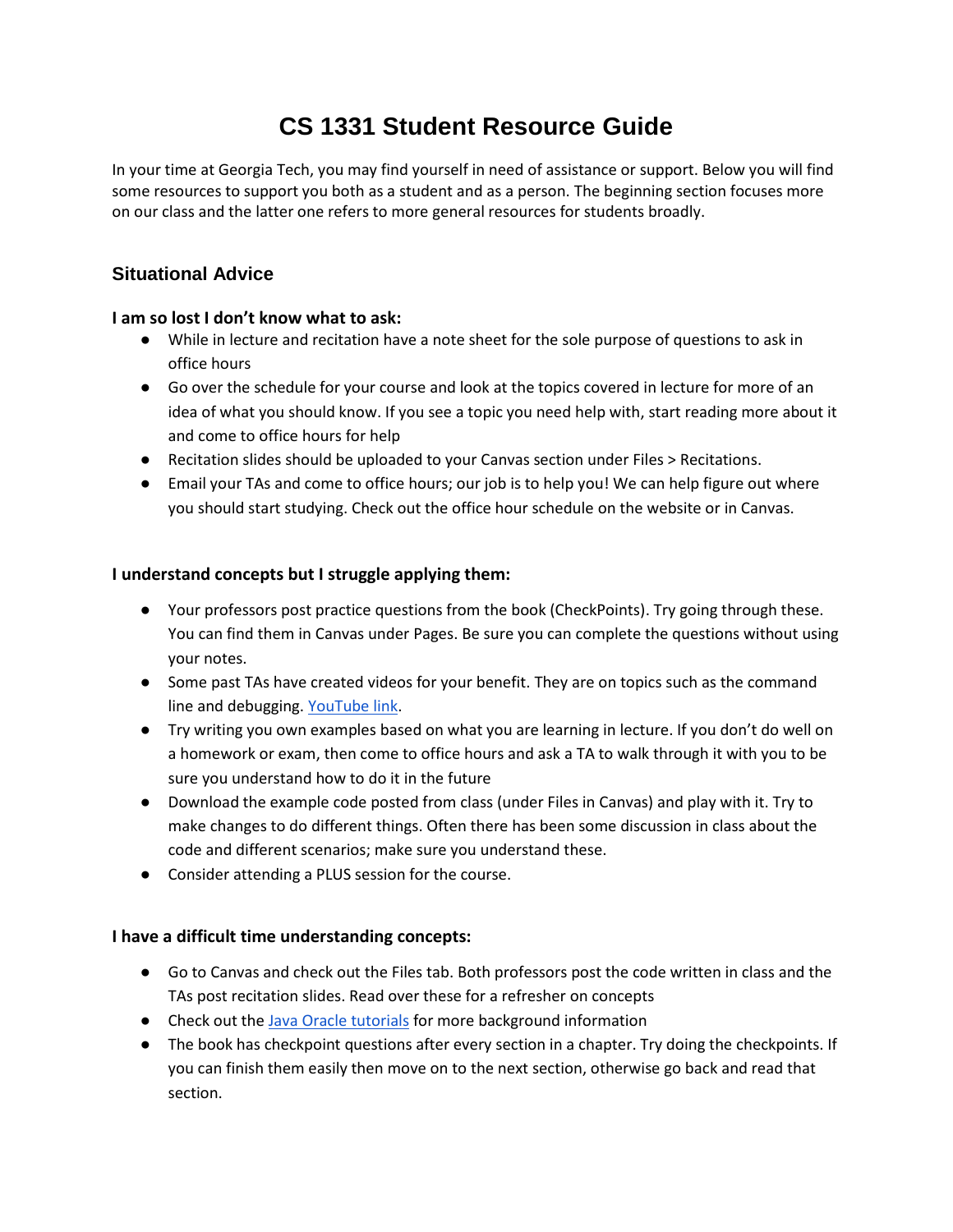- Check out [Lynda.com](http://lynda.gatech.edu/) for some really great Java tutorials. Georgia Tech provides you a free membership to this site. Here is an example that covers Object Oriented programing: [https://www.lynda.com/Java-tutorials/What-object-oriented-programming/669544/715939-](https://www.lynda.com/Java-tutorials/What-object-oriented-programming/669544/715939-4.html) [4.html](https://www.lynda.com/Java-tutorials/What-object-oriented-programming/669544/715939-4.html)
- Stop in to see Prof. Stasko and he can go over the concepts that are giving you trouble.

#### **I need help with studying and organizing my notes in general:**

● The Center for Academic Success has free Academic Coaches that can help you with this. Click [here](http://www.success.gatech.edu/academic-coaching) to learn more.

#### **I work better studying with peers, but don't know anyone in the class:**

- Post in Piazza. You are more than welcome to make collaborative google drive study sheets or make a study session open to other classmates. Just be sure that you are always following the Georgia Tech Honor Code when doing so.
- Socialize in your recitation!
- If you can come to office hours, try to work with your classmates there. (As long as you update your collaboration statement.)

#### **I just need someone to sit down and help me:**

- **•** The CoC offers free tutors. Click [here t](https://www.cc.gatech.edu/form/cs-tutor-request)o make an appointment.
- The Center for Academic Success also offers free tutors. Click [here](http://success.gatech.edu/1-1-tutoring-0) to make an appointment.
	- Note that the TAs are not allowed to tutor you ( :/ ) so please go through these resources if you need a tutor.
- Write a list of specific topics or questions and stop by office hours. Especially on Fridays and Mondays, the lab is usually empty enough we can dedicate a block of time to help you.
- Consider meeting with your professor. Often times there is a fundamental concept you may be missing that will help the pieces fall into place and your professors can help with that. See the external website (Instructor) for office hours or send an email for an appointment.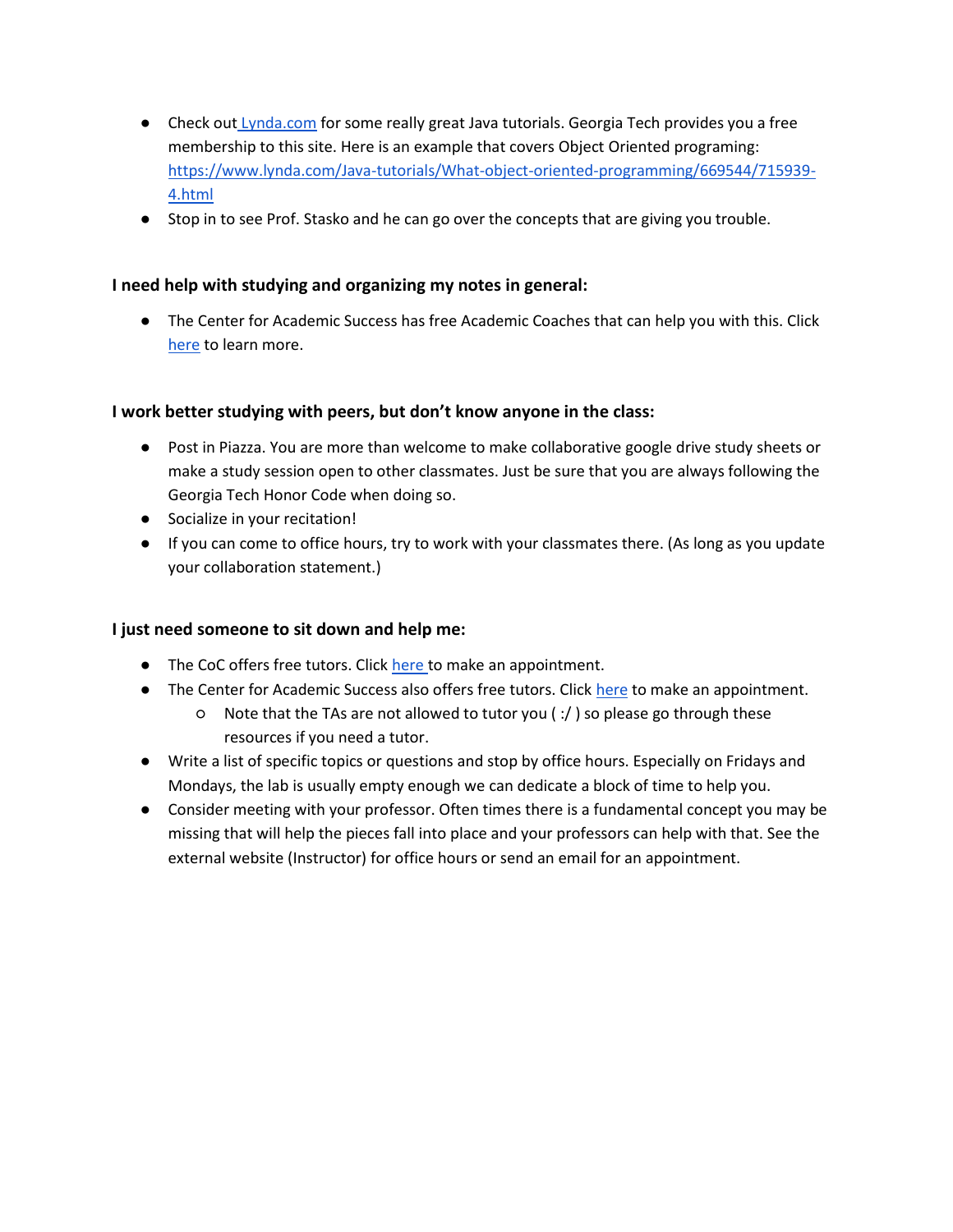# **General Academic and Personal Support Resources and Links**

## **Academic support**

- Center for Academic Success [http://success.gatech.edu](http://success.gatech.edu/)
	- 1-to-1 tutorin[g http://success.gatech.edu/1-1-tutoring](http://success.gatech.edu/1-1-tutoring)
	- Peer-Led Undergraduate Study (PLUS)<http://success.gatech.edu/tutoring/plus>
	- Academic coaching<http://success.gatech.edu/coaching>
- Residence Life's Learning Assistance Program [https://housing.gatech.edu/learning-assistance](https://housing.gatech.edu/learning-assistance-program)[program](https://housing.gatech.edu/learning-assistance-program)
	- Drop-in tutoring for many 1000 level courses
- OMED: Educational Services [\(http://omed.gatech.edu/programs/academic-support\)](http://omed.gatech.edu/programs/academic-support) • Group study sessions and tutoring programs
- Communication Center [\(http://www.communicationcenter.gatech.edu\)](http://www.communicationcenter.gatech.edu/)
	- Individualized help with writing and multimedia projects
- Academic advisors for your major<http://advising.gatech.edu/>

## **Personal Support**

*Georgia Tech Resources*

- The Office of the Dean of Students: [http://studentlife.gatech.edu/content/services;](http://studentlife.gatech.edu/content/services) 404-894- 6367; Smithgall Student Services Building 2nd floor
	- You also may request assistance a[t https://gatech](https://gatech-advocate.symplicity.com/care_report/index.php/pid383662?)[advocate.symplicity.com/care\\_report/index.php/pid383662?](https://gatech-advocate.symplicity.com/care_report/index.php/pid383662?)
- Counseling Center: [http://counseling.gatech.edu;](http://counseling.gatech.edu/) 404-894-2575; Smithgall Student Services Building 2nd floor
	- Services include short-term individual counseling, group counseling, couples counseling, testing and assessment, referral services, and crisis intervention. Their website also includes links to state and national resources.
	- *Students in crisis may walk in during business hours (8am-5pm, Monday through Friday) or contact the counselor on call after hours at 404-894-2204*.
- Students' Temporary Assistance and Resources (STAR): <http://studentlife.gatech.edu/content/need-help>
	- Can assist with interview clothing, food, and housing needs.
- Stamps Health Services: [https://health.gatech.edu;](https://health.gatech.edu/) 404-894-1420
	- Primary care, pharmacy, women's health, psychiatry, immunization and allergy, health promotion, and nutrition
- OMED: Educational Services: [http://www.omed.gatech.edu](http://www.omed.gatech.edu/)
- Women's Resource Center: [http://www.womenscenter.gatech.edu;](http://www.womenscenter.gatech.edu/) 404-385-0230
- LGBTQIA Resource Center: [http://lgbtqia.gatech.edu/;](http://lgbtqia.gatech.edu/) 404-385-2679
- Veteran's Resource Center: [http://veterans.gatech.edu/;](http://veterans.gatech.edu/) 404-385-2067
- Georgia Tech Health Initiatives<http://healthinitiatives.gatech.edu/>
	- Supporting healthy lifestyles via inclusive and innovation prevention-based programs and group support
- Georgia Tech Police: 404-894-2500